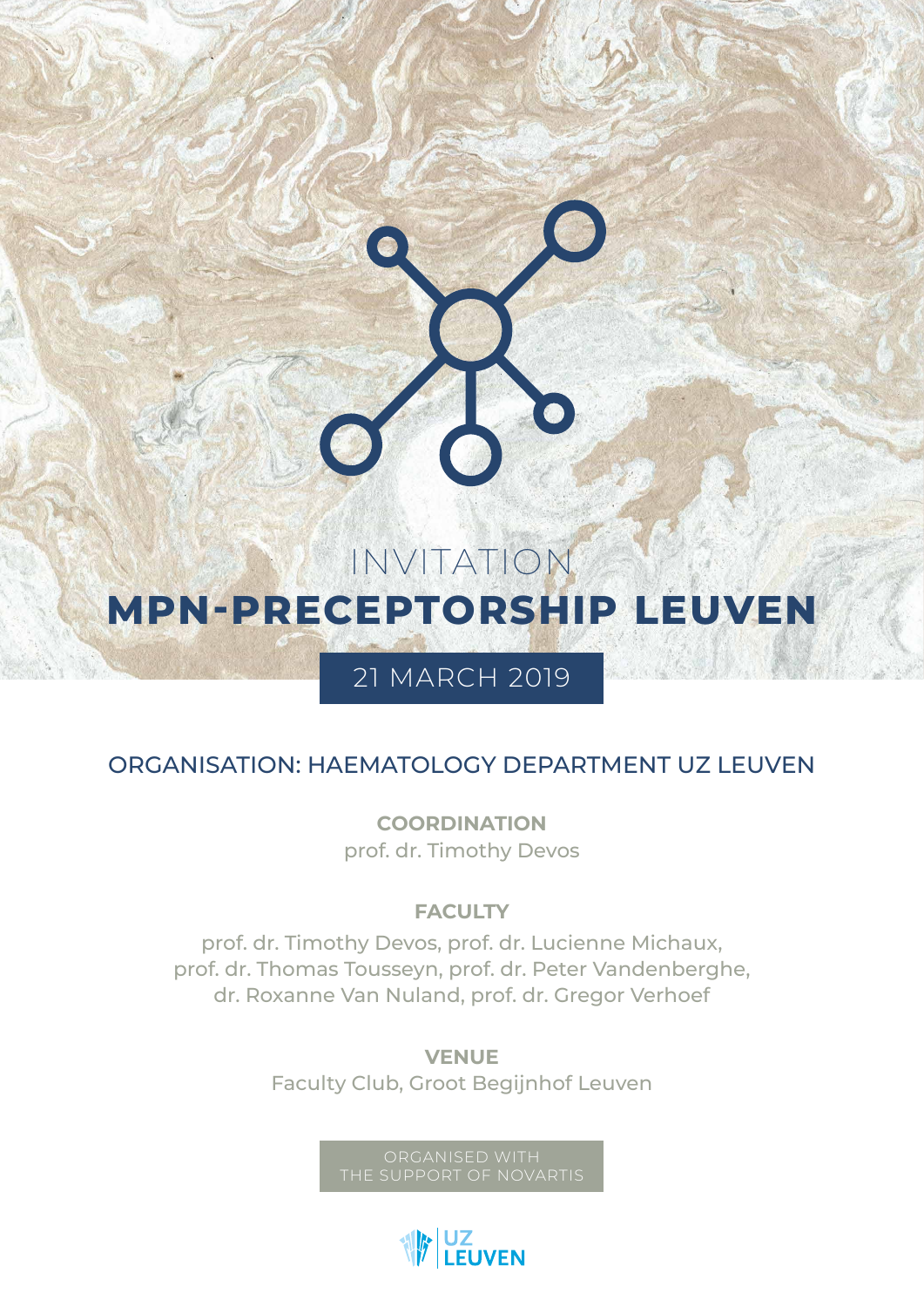#### Dear colleague

We hope to welcome you in Leuven for the MPN preceptorship on Thursday 21 March 2019. The aim of this meeting is to present a comprehensive overview and update on BCR-ABL1 negative myeloproliferative neoplasms: from pathogenesis and diagnosis to the concrete daily management of MPN patients.

We offer an interactive programme and participants can submit MPN patient cases in advance. Selected cases will be discussed.

We have invited a well-known MPN-expert, professor Francesco Passamonti from Turin (Italy), as keynote speaker for the evening programme.

You can subscribe by sending an e-mail to [secretariaat.hematologie@uzleuven.be.](mailto:secretariaat.hematologie%40uzleuven.be?subject=) If you would like more information, you can send an e-mail to the same address or call +32 16 34 68 80.

We hope to see you on this occasion.



On behalf of the Haematology Department of the University Hospitals Leuven,

Prof. dr. Timothy Devos, prof. dr. Peter Vandenberghe, prof. dr. Gregor Verhoef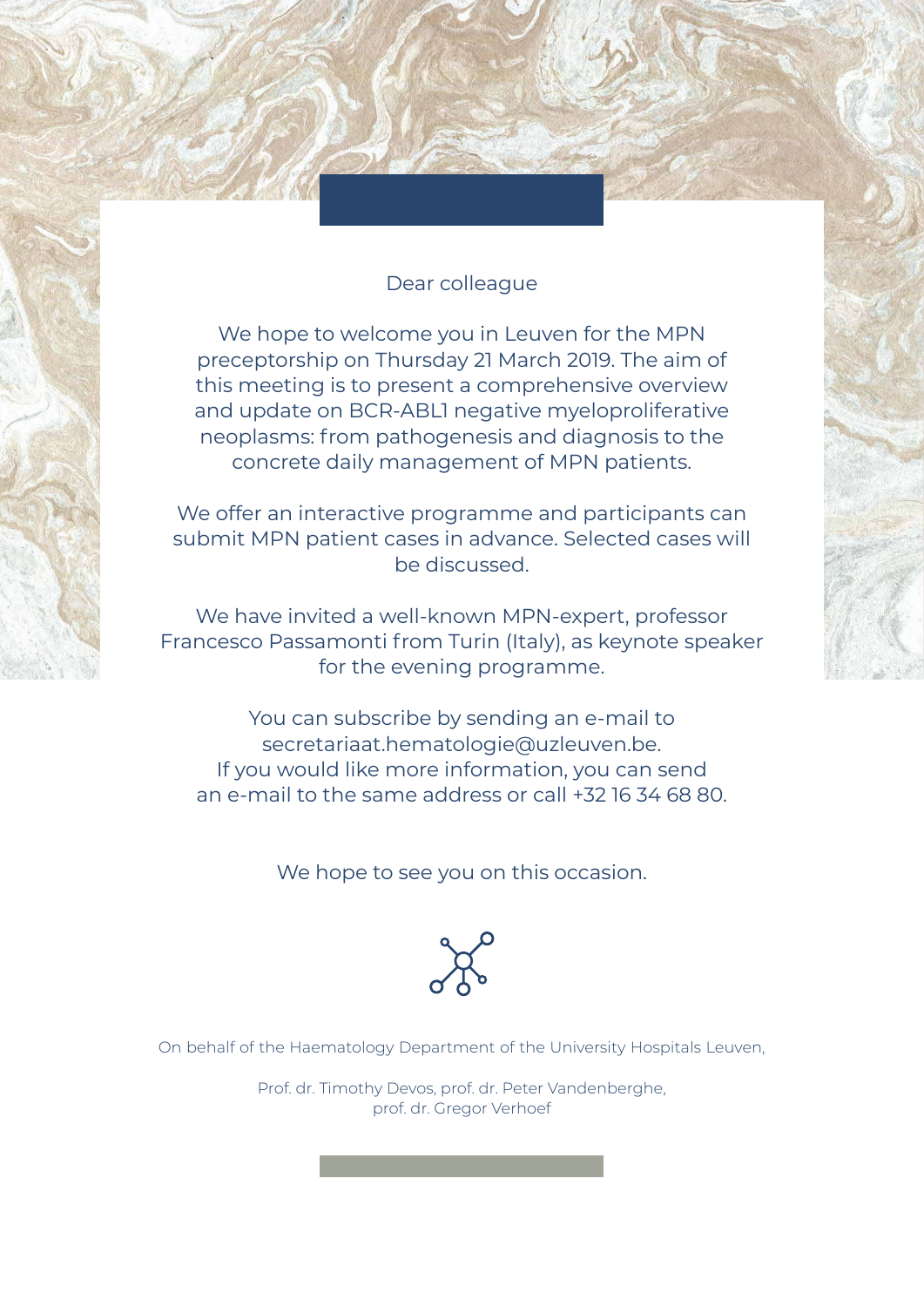# **PROGRAMME**

## THURSDAY 21 MARCH 2019

| 12.30 - 13.00 hrs | welcome                                                                                                           |
|-------------------|-------------------------------------------------------------------------------------------------------------------|
| 13.00 - 13.30 hrs | <b>MPN: pathogenesis and WHO classification</b><br>prof. dr. Gregor Verhoef                                       |
| 13.30 - 14.00 hrs | <b>Anatomopathologic characteristics of MPN</b><br>prof. dr. Thomas Tousseyn                                      |
| 14.00 - 14.30 hrs | <b>Diagnosis and prognosis of MPN:</b><br>cytogenetic and molecular characteristics<br>prof. dr. Lucienne Michaux |
| 14.30 - 15.00 hrs | Management essential thrombocythemia/<br>polycythemia vera<br>prof. dr. Timothy Devos                             |
| 15.00 - 15.30 hrs | break and coffee                                                                                                  |
| 15.30 - 16.00 hrs | <b>Management primary myelofibrosis</b><br>prof. dr. Timothy Devos                                                |
| 16.00 - 16.30 hrs | <b>Hypereosinophilic syndrome</b><br>prof. dr. Peter Vandenberghe                                                 |
| 16.30 - 16.50 hrs | break and coffee                                                                                                  |
|                   |                                                                                                                   |
| 16.50 - 17.20 hrs | <b>Management of pregnant MPN patients</b><br>dr. Roxanne Van Nuland                                              |
| 17.20 - 18.00 hrs | <b>Patient cases MPN, discussion</b><br>participants will present patient cases                                   |
| 18.00 hrs         | dinner                                                                                                            |

20.30 hrs (21.00 hrs at the latest) end of preceptorship